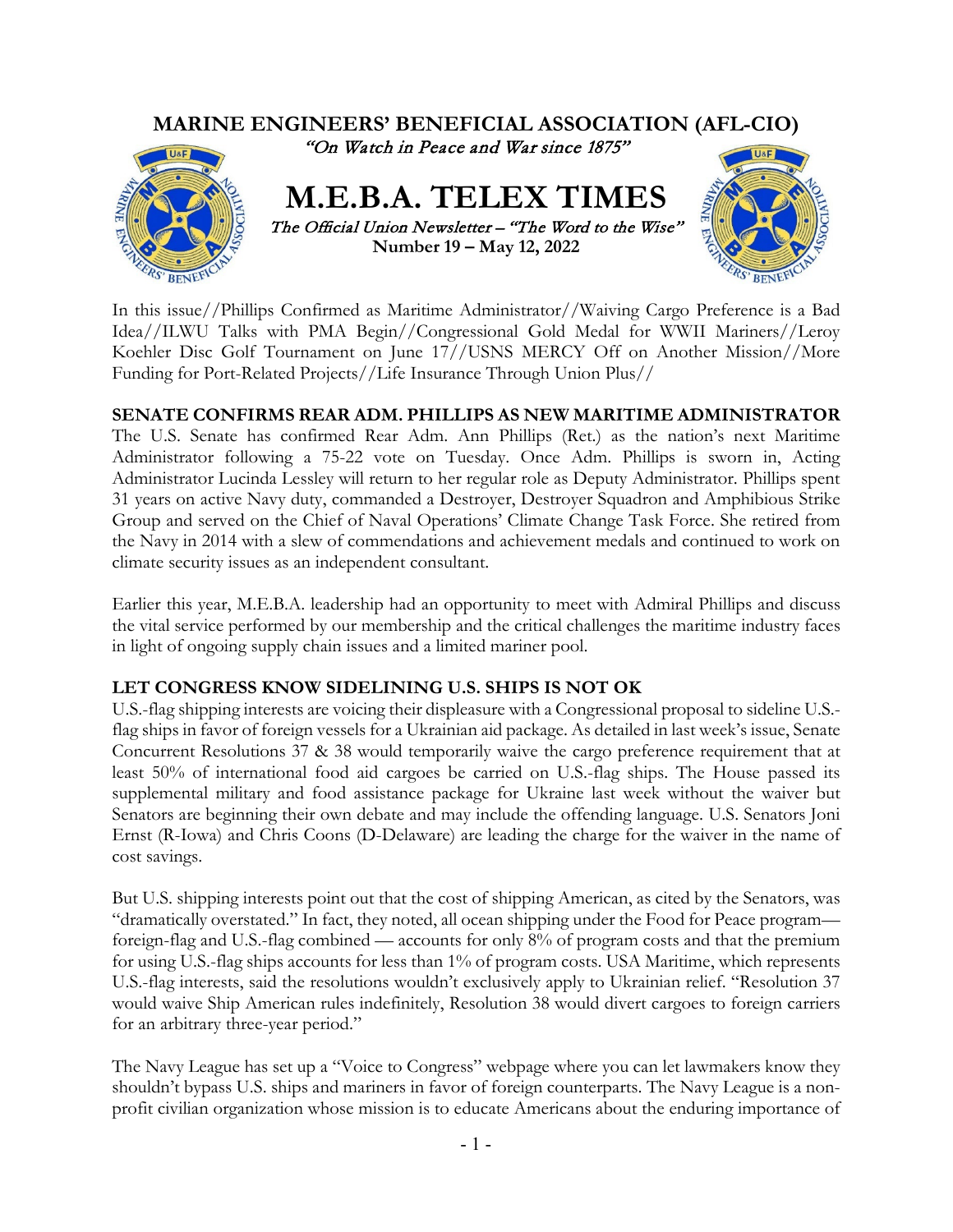sea power and to support the men and women of the U.S. sea services. It advocates for the Navy, Marine Corps, Coast Guard and U.S. Merchant Marine. You can visit <https://navyleague.quorum.us/campaign/40368/> where you fill out a few blanks and let Congress know that cargo preference is crucial for our economic and national security!

# **ILWU TALKS WITH THE PMA BEGIN**

As retailers collectively hold their breath, the International Longshore and Warehouse Union (ILWU) began contract negotiations on Tuesday with the Pacific Maritime Association (PMA) as both parties remain hopeful for a timely agreement. The parties have about a month and a half before the current contract expires at midnight on June 30<sup>th</sup>. Wages, benefits and automation are seen as top negotiating issues for the 22,000 dockworkers serving at 29 West Coast ports. The PMA represents shipping lines and terminal operators at those 29 ports. The existing contract had been set to expire in 2019 before longshore workers agreed to a three-year extension. PMA had sought another extension but ILWU President Willie Adams rebuffed the offer immediately and supplied the employer with three pages of news headlines detailing the record profits shipping companies have enjoyed during the pandemic as supply chain woes deepened.

As talks begin, both parties remained upbeat that they can find common ground even if an additional short-term extension is needed to accommodate talks. "I think everybody is optimistic going into this one that we're gonna get where we need," PMA President Jim McKenna said. "Whether we go past July 1 or not is not the issue. It's just we need to stay at the table and get an agreement without causing any further disruptions." ILWU President Willie Adams told reporters last month that, "There are adults on both sides of the table, it is called a process…We will get an agreement. It takes both sides…"

Though both sides have been saying the right things, the automation issue is seen as a particular sticking point. The PMA trumpeted the release of a new study that they commissioned claiming that "automation boosts cargo throughput, generates longshore work faster than conventional terminals, and preserves the competitiveness of the West Coast ports." ILWU called the study "self-serving" and "an insult to all workers who have seen their jobs outsourced to machines." ILWU President Willie Adams said that "automation not only kills good jobs but does not move more cargo. In addition to a loss of jobs, automation poses a great national security risk as it places our ports at risk of being hacked as other automated ports have experienced."

The ILWU President insisted that dockworkers must be respected with a contract offer that recognizes their vital role in the nation's economic during the pandemic and beyond. President Adams noted, "We make no apologies for achieving wages that allow workers to provide for their families, have retirement, and the healthcare these difficult and dangerous jobs require. It's our belief that the American Dream shouldn't be reserved for CEOs and companies based overseas, but should be within reach of the workers who are responsible for their employers' success."

### **CONGRESSIONAL GOLD MEDAL FOR WWII MARINERS TO BE PRESENTED NEXT WEEK**

World War II mariners are coming to Washington DC next week for a series of events, including the long-awaited presentation of the Congressional Gold Medal. In March of 2020, after a tireless fight by U.S. shipping interests, lawmakers voted to recognize the efforts of the WWII U.S. Merchant Marine by authorizing the highest honor bestowed by Congress. The presentation of the Congressional Gold Medal will be made on Wednesday in the Statuary Hall of the U.S. Capitol.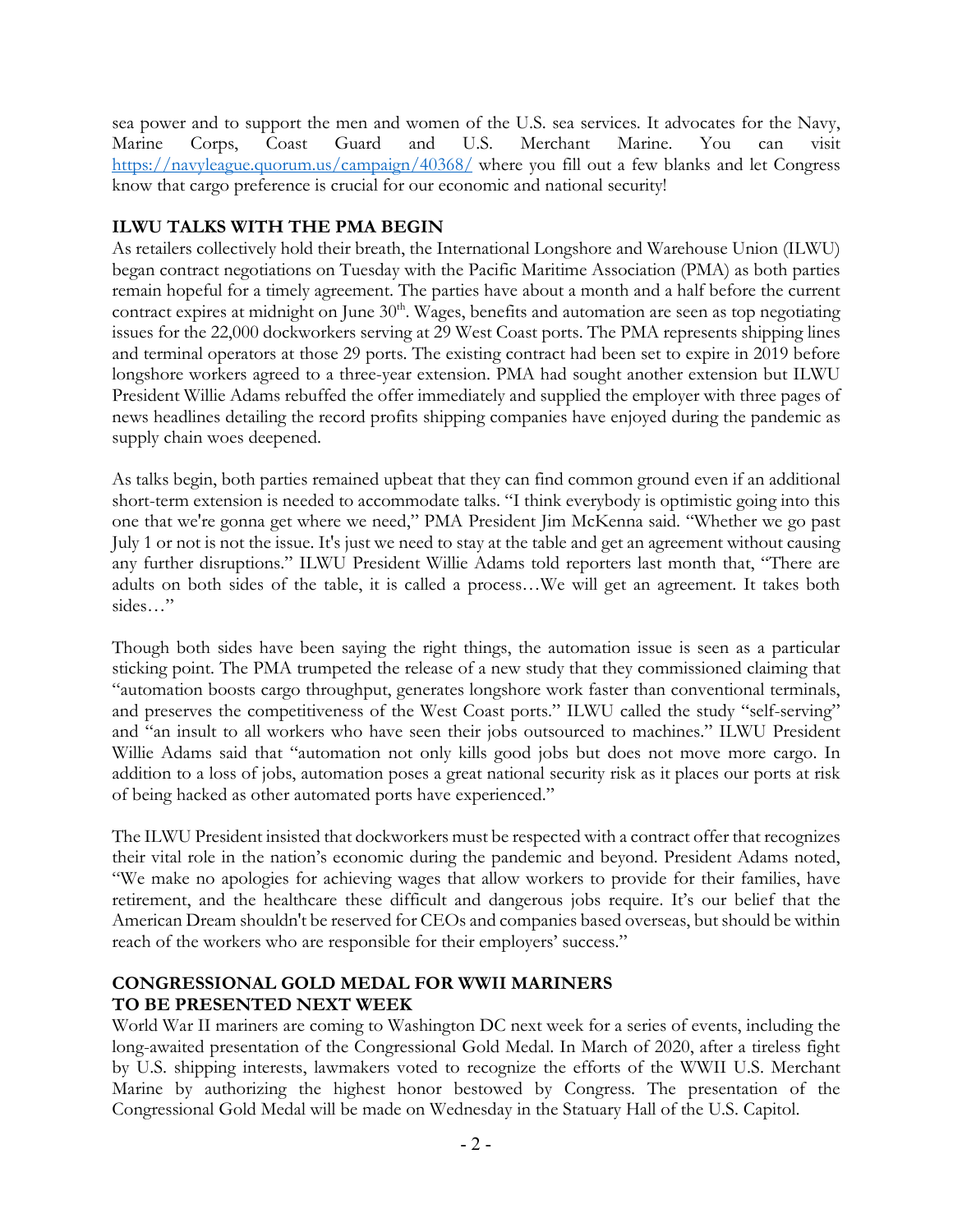The American Merchant Marine Veterans (AMMV), led by President Dru DiMattia, will bring a delegation of at least ten WWII mariners to attend the ceremony. Following the ceremony, the delegation will stop by M.E.B.A. Headquarters for a brief reception. The AMMV is an organization of active and retired mariners that trumpets the vital role of the men and women of the Merchant Marine and their service to the country during peace and war. The gold medal will be placed on display in the American Merchant Marine Museum at the Academy in Kings Point, NY. WWII mariners will receive duplicates which will also be made available to the public. On Tuesday, the delegation will visit the WWII Memorial in downtown DC where they will make themselves available for interviews. That evening, they will attend the "Salute to Congress" event in Arlington, VA to honor Congressman Joe Courtney (D-CT) for his support of the U.S. maritime industry.

The U.S. Merchant Marine suffered the highest casualty rate of any service during World War II, with one mariner out of every 26 lost. Today, there are less than 1,500 remaining World War II merchant mariners.

### **2ND ANNUAL LEROY KOEHLER DISC GOLF TOURNAMENT ON 6/17**

The M.E.B.A. Merchant Marine Memorial Foundation (4MF) will host its second annual Leroy Koehler Disc (Frisbee) Golf Tournament to take place on Friday, June 17<sup>th</sup> at the Calhoon M.E.B.A. Engineering School. Everyone is invited. The tournament benefits the Memorial Park at the CMES.

As you know, the Memorial was created to honor fallen seafarers who have delivered the goods and answered the call of this country since 1775. The Foundation supporting the Memorial is a section 501(c)(3) entity under Internal Revenue Service rules, so all donations are tax deductible. Leroy Koehler was a greatest generation mariner and consummate Chief Engineer who deeply cared about the M.E.B.A. heritage and made a generous financial contribution to the Memorial Park.

There is a \$25 entry fee for the tournament which will begin at 1300. For further information, contact 4MF Chairman Bill Van Loo at (443) 676-6248 or [bvanloo@bvlworks.org](mailto:bvanloo@bvlworks.org)

#### **M.E.B.A.-CREWED HOSPITAL SHIP SAILS TOWARD PACIFIC PARTNERSHIP**

The Military Sealift Command hospital ship USNS MERCY left San Diego last week to join the Navy's Pacific Partnership mission with international partners. Civilian Mariners aboard the vessel are represented by the M.E.B.A., MM&P and SIU.

Now in its 17th year, Pacific Partnership is the largest annual multinational humanitarian assistance and disaster relief preparedness mission conducted in the Indo-Pacific. The Pacific Partnership 22 team will work with host nation counterparts and regional partners to provide tailored medical, dental, and veterinary care and conduct bilateral engineering civic actions, and exchange information related to disaster response processes and procedures. As part of PP22, Mercy and the mission team will conduct missions throughout Oceania and the Western Pacific. Typical Pacific Partnership events include the building of schools, medical and engineering expert exchanges, and host nation outreach events.

#### **ADDITIONAL FUNDS FOR PORT RELATED PROJECTS**

The Maritime Administration announced that funds available for Port Infrastructure Development Program (PIDP) grants have been beefed up by another \$234 million. \$684.3 million is now available for awards to port-related projects that help strengthen the supply chain. Projects that improve the movement of goods to, through, and around ports at coastal seaports, inland river ports, and Great